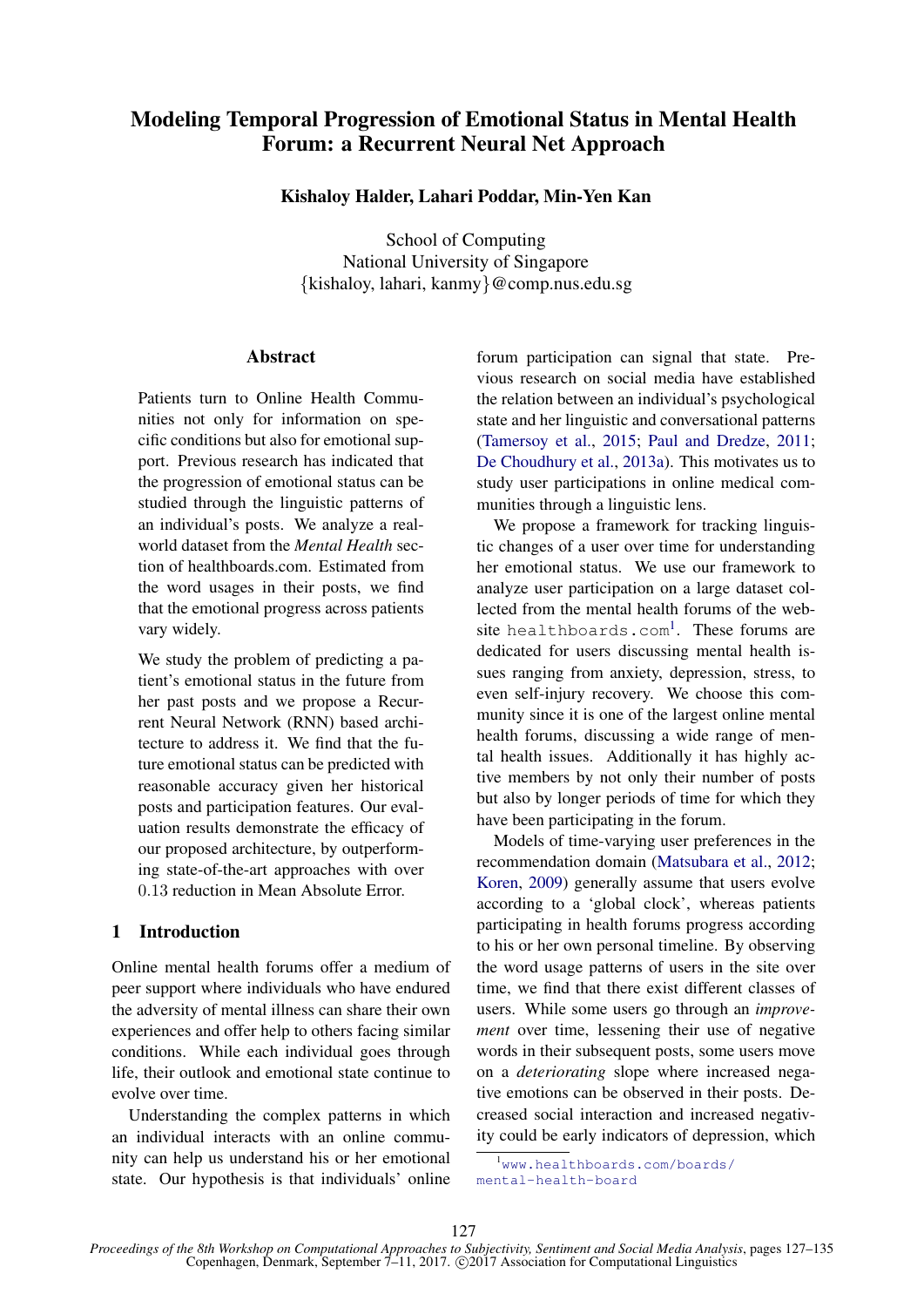claims the lives of  $15 - 20\%$  of its patients (Sadeque et al., 2016). Hence it will be immensely beneficial to detect such users early, to be able to prevent unfortunate life-critical situations.

We make the key observation that people who *improve* over time tend to participate more in the community for the purpose of helping others (by replying to others' posts), than seeking help for themselves (by initiating threads). This indicates a belief in social support system and is reflected through increasing positivity in their posts. On the other hand, one of the major symptoms of depression is withdrawal from social interactions. Users with decreasing levels of forum participation, indicated by the increasing gap between their consecutive posts, tend to have increased negativity in their future posts.

Building on these observations, we show that a user's patterns of participation can be predictive of her emotions in the future posts. Inspired by our empirical analysis, we design features to capture the interaction styles of a user along with the textual contents of her posts. We use these heterogeneous features in a neural architecture to build a time series predictor model.

In recent years, recurrent neural networks (RNN) have achieved remarkable success in a range of sequence modeling tasks (Lipton et al., 2015; Kuremoto et al., 2014; Qiu et al., 2014). Inspired by the success of recurrent neural networks with pre-trained word embeddings for text modeling, we use a stack of RNN layers for encoding the textual content of a post. Given the encoded textual features along with the other participation features of a series of user posts, we employ another set of RNN layers to model the temporal progression of her emotional status. We find that by using a small number of consecutive posts, we can predict the emotional status of the next post with reasonable accuracy.

The main contributions of the paper can be summarized as:

- A systematic investigation of the temporal progression of emotional status across users from a real-world large dataset crawled from an online mental health forum. We identify three different classes of users according to their emotional progress over time.
- Identification of several forum participation and textual features indicative of users' temporal progression of emotional status.
- A proposed recurrent neural network based architecture that uses the identified features to predict the future emotional status of a user.
- A comparative study of the efficacy of our proposed architecture against state-of-the-art methods, and a complementary analysis on sensitivity of the prediction accuracy with respect to history length and variants of the architecture.

To the best of our knowledge, ours is the first work towards modeling the temporal progression of emotional status in online health forums.

# 2 Related Work

We start with a discussion of research efforts in understanding online textual contents related to mental health issues posted in social media as well dedicated health forums. Then we discuss works on time series forecasting which are relevant for temporal modeling of emotional status.

Detecting emotional crisis from social media outlets (e.g., Twitter) has gained significant attention in recent years (De Choudhury et al., 2013b; Coppersmith et al., 2014; De Choudhury et al., 2013a). They investigate the use of several linguistic features (choice of negative words in tweet, increased medicinal words), as well as other social features (e.g., egonetwork) to accomplish the task. However such social features are often not available in case of online health forums. In the absence of explicit signals by the users (e.g., 'mood'), the textual features can be indicative of one's emotional status.

There have been efforts from the intersection of biomedical, and NLP community to understand and analyze the textual contents users post in online health forums (Rey-Villamizar et al., 2016; Gkotsis et al., 2016; Paul and Dredze, 2011; Sadeque et al., 2016). After studying the patient community of dailystrength.org, Rey-Villamizar et al. found that on an average, the anxiety levels of patients in the community lower over time (Rey-Villamizar et al., 2016). Although they spot a global trend at the community level, there is a definite need to model the dynamics of users' emotional status over time. Sadeque et al. consider a user's linguistic and timeline features to predict whether a user will withdraw from the forum completely (Sadeque et al., 2016). In con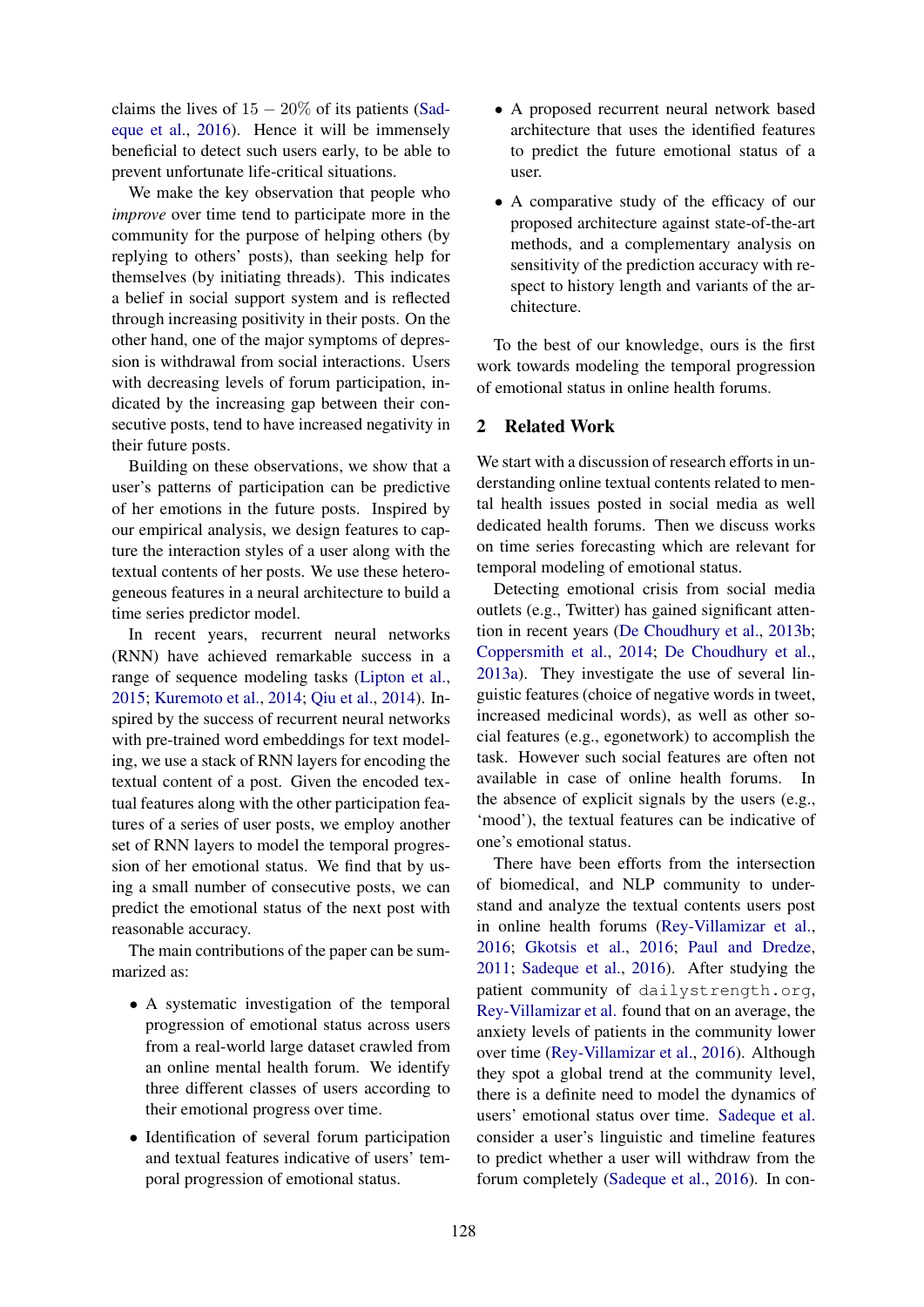trast, we are interested in modeling the temporal progression of users' emotional status.

Traditionally for time series prediction deterministic algorithms e.g., k-nearest neighbor (Wei and Keogh, 2006), ARIMA models (Hillmer and Tiao, 1982) have been used in different domains such as stock price forecasting (Pai and Lin, 2005), weather prediction (Cadenas et al., 2016) etc. Machine Learning based approaches have also been used in the literature for temporal modeling tasks in online communities (Matsubara et al., 2012; Danescu-Niculescu-Mizil et al., 2013; Cheng et al., 2015). Recently deep neural networks have shown significant progress due their capability of modeling complex sequential patterns (Ahmed et al., 2010; Lipton et al., 2015; Kuremoto et al., 2014; Qiu et al., 2014).

We propose an architecture using neural networks for modeling the temporal progression of a user using both textual and forum participation features. We believe ours is the first work to use RNNs on online health forum data and demonstrate its effectiveness over traditional machine learning models.

# 3 Analysis of Mental Health Forum

Online health forums provide a common platform for patients to interact with others suffering from similar diseases. Health forum websites provide a variety of functionalities. Apart from conventional discussion forum, some websites offer social media style features – e.g., "friend", "follow", virtual "hug". Although these could be indicative of a user's emotional status, in this work we focus on the most common setting: the discussion forum<sup>2</sup>.

#### 3.1 Dataset Description

We collected data from the *Mental Health* section of healthboards.com, a long running support group website. It comprises of individual forums for mental conditions (24 in total e.g., *Addiction & Recovery, Anger Management, Anxiety, Depression, Hypochondria, Self-injury Recovery,* and *Stress*). The website grants users three forms of participation:

• Starting a thread: typically contains a question about her own health.

• Replying to own thread: acknowledging others' advice or providing additional context to the

| Number of posts                            | 29,708    |
|--------------------------------------------|-----------|
| Number of users                            | 1364      |
| Average number of posts per user           | 21.7      |
| Average number of words per post           | 140       |
| Average life span of a user                | 528 days  |
| 90 percentile life span of a user          | 1515 days |
| Number of posts initiating a thread        | 4456      |
| Number of posts Replying to own thread     | 4159      |
| Number of posts Replying to others' thread | 21.093    |

Table 1: Statistics of our Mental Health Discussion Forum Dataset.

original question.

• Replying to others' thread: providing suggestions in others' threads.

Since the objective of this work is to study the progression of emotional status over time, we have selected users who have spent at least 30 days and have posted more than 5 times in any of the above categories (statistics shown in Table 1).

#### 3.2 Capturing Emotional Status

The emotional state a user is going through is manifested by her choice of words in her posts (Park et al., 2012; De Choudhury et al., 2013b; Rey-Villamizar et al., 2016). Coppersmith et al. show that standard polarity lexicons e.g.,  $L I W C<sup>3</sup>$ can be reliably used to identify emotional crisis in the user posts (Coppersmith et al., 2014). Inspired from their feature design, we define a metric to capture the emotional status of a user from the word usage in her posts. We note that although some websites (e.g., dailystrength.org) let users report their "mood" (e.g., *horrible, okay, good*) along with the posts which could possibly be used as an absolute metric — it is not commonly available in most of the health forum websites. Instead, we rely on a simple metric derived from the polarity word usages in the posts. We thus define the *Negative eMotion Index* (NMI) of a post as:

$$
NMI = \frac{\#negative words - \#positive words}{\#total words}
$$

We obtain the list of stemmed polarity words from the MPQA subjectivity lexicon<sup>4</sup>. Note that the NMI score of a post is in the range  $\{-1, 1\}$ . A high NMI score denotes more emotional crisis in a post and vice versa. Apart from the individual words, we also handle simple negation structures: we account for occurrences like "not feeling well", "not ok" by reversing the polarity of

<sup>2</sup> Found in healthboards.com, patientslikeme.com, dailystrength.org, medhelp.org and many others

<sup>3</sup>http://liwc.wpengine.com/

<sup>4</sup>http://mpqa.cs.pitt.edu/lexicons/ subj\_lexicon/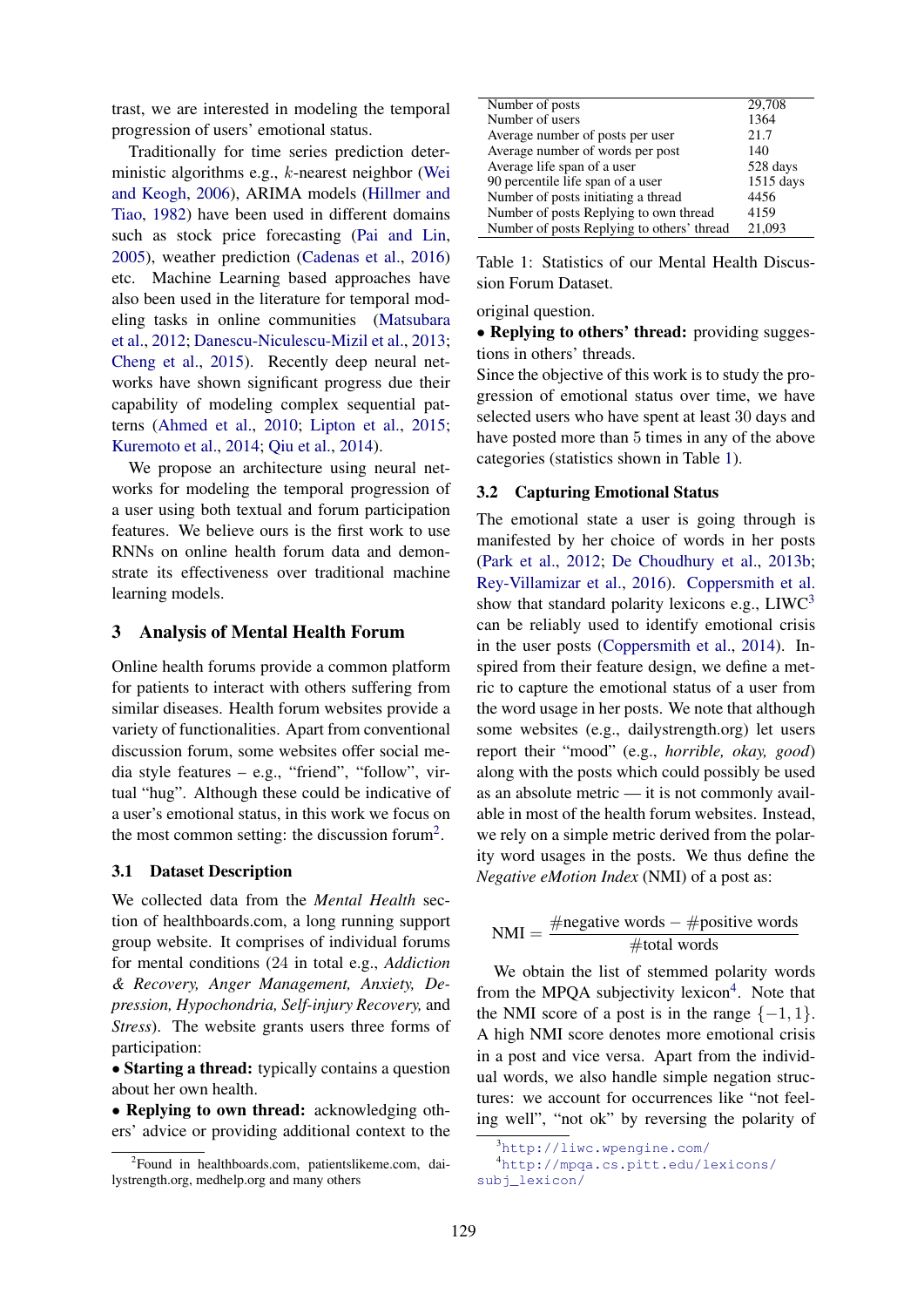

Figure 1: Temporal progression of NMI for a sample user (suffering from depression) from 38 posts made over a period of 90 days. The dashed red line denotes the trend according to linear regression model.

a *positive* word in cases where it is preceded by "not" or "no" (with distance  $\leq$  2). Since writing "n't' instead of "not" is a common practice (e.g., "haven't", "aren't"), we replace them with "not" as a part of pre-processing.

# 3.3 Temporal Progression of Emotional **Status**

The NMI progression for a sample user is shown in Figure 1. The posts (in chronological order) are along X-axis and their NMI scores are plotted along Y-axis. The trending line (based on linear regression model), is shown in red. We introduce a metric called NMI differential over time denoted by NMI':

$$
NMI' = \frac{\delta NMI}{\delta t}
$$

where  $\delta$ NMI is the difference in NMI over time period  $\delta t$ . Note that the slope of the trending line is same as NMI'. This admits three possible NMI' trends:

 $NMI'$  $\sqrt{ }$  $\int$  $\overline{1}$  $< 0$  = > NMI is reducing over time  $> 0$  = > NMI is increasing over time  $= 0 \implies$  NMI remains constant over time

The case  $NMI' < 0$  points to those patients who are *improving* with time;  $> 0$  is for those who are *deteriorating*; otherwise it denotes those patients who are *stable*. We present the CDF of NMI' across all the patients in Figure 2.

We find that the patients are Normally distributed among the three classes. Considering a soft boundary of 0.03 for NMI', we find that around 31% are in *improving* (NMI<sup> $\prime$ </sup> < -0.03) class,  $49\%$  belong to the *stable* ( $-0.03 < NMI' <$ 0.03) class. Interestingly, 20% of all the users fall in the *deteriorating* class.



Figure 2: CDF of NMI' across all patients in Mental Health section of HealthBoards. 31% are *improving*, 20% are *deteriorating*, and 49% are *stable* with a soft threshold of  $NMI' = 0.03$ .

#### 3.4 Prediction Task

The above study shows that the global trends observed on a community level do not reflect well on an individual basis. Hence we ask the following research question.

# RQ: Given a user's history of forum participations, can we model the progression of her emotional status over time?

As we discussed in Section 2, this question is largely unanswered by the existing literature. To this end, we formally define a prediction task. The graphical representation of the task is shown in Figure 3. Given past  $k$  post details (text, and other participation metrics), the task is to predict the next NMI score. Note that we do not observe the post text that the user would be writing next, the task focuses on estimating the next NMI for her.

All the posts written by a user within a certain time period are combined into a single *post-block*. In this work, we set this time period to be 24 hours. This is done primarily since a user's emotional status is unlikely to change within a single day. Additionally, individual posts can be short and noisy (e.g. "thank you", "take care") so combining multiple posts of the same day will be a better reflection of a user's emotional health. For a user we consider her last  $k$  post-blocks in the forum and predict the NMI score of her next post-block.

# 4 Method

In this section we discuss our approach towards modeling the temporal progression of a users' emotional status. Our task falls in the guise of time series forecasting. In our case, we have heterogeneous features (e.g., post types, timing of posts) generated as artifact of user participation in the on-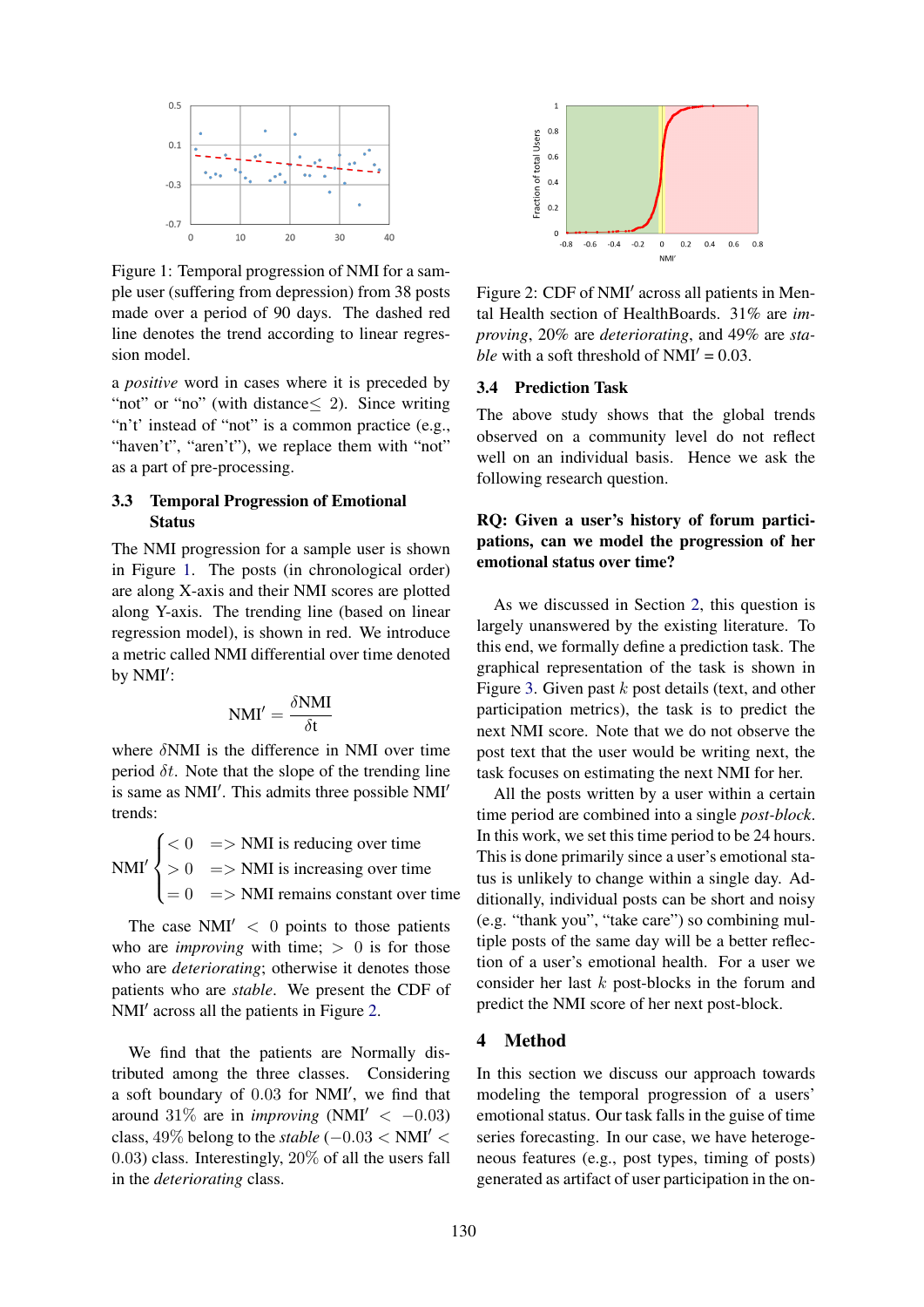

Figure 3: Graphical illustration of the prediction task. The task is to predict the next NMI score given past *k* posts. The shading on the text block denotes that it is not observed.

line platforms. To this end, we propose an RNN based architecture which not only takes the past NMI scores, but also incorporates other evidences seamlessly in the modeling process.

Our architecture consists of two components, namely, (1) text encoder and (2) time series encoder. The text encoder takes text of a single postblock as input and outputs a feature vector representation for it. We first encode the textual component of each post-block using the text encoder. Overall we build an ensemble style network to account for both textual and other numeric features since both these classes of features are heterogeneous in nature. One component of the network learns from the temporal sequence of feature vectors of text, while the other one from the numeric features. Both of these components consider sequence of feature vectors for the past  $k$  post-blocks in order to predict the NMI for the next to come.

In the following subsections we describe the numeric features and the two components in detail.

#### 4.1 Numeric Features

For each post-block we consider the following numeric features.

Time Since Last Post (TSLP): The frequency with which a user engages in the forum can be indicative of her emotional health. Since people with depression often tend to withdraw from social contacts, the time gap between a user's posts can represent her diminishing social interactions (Sadeque et al., 2016). For each post-block of a user, we consider the time difference between the earliest post of the current block and the latest post of the previous block as a feature.

Interaction Type (iType): An individual user post can either be (i) initiating a thread or (ii) re-



Figure 4: Temporal cumulative distribution of interaction types for a sample user in *improving* class. She keeps posting to others' threads instead of starting her own increasingly with time.

plying to someone else's thread or (iii) replying to a self-initiated thread.

The type of interaction a user has on the forum can reflect her current role or purpose in the community. While some users seek answers to their own questions and troubles (by starting discussion threads), some users help other community members overcome theirs (by posting suggestions and advices on other's threads). The distribution of interaction type for a sample patient who has improved over time is shown in Figure 4. As we can see, with time she starts posting more on others' threads rather than starting her own. Similar trends could be observed for other patients as well whose emotional status have improved over time.

To encode this, for each post-block, we count the number of individual posts within the block that belong to the above three categories and use the counts as features.

NMI score: Apart from the participation and textual features, the past NMI scores could also be predictive of the future NMI score. Hence we use NMI scores of the post-blocks as features. Since there are multiple posts within a post-block, we take their mean NMI and consider it as the NMI score of the post-block.

For a post-block we concatenate the above mentioned numeric features to form a single numeric feature vector.

## 4.2 Text Encoder

For each post-block we first concatenate the raw texts of individual posts and use a text encoder to encode it into a feature vector. In the text encoder we first embed each word using an embedding layer, initialized with 50 dimensional Glove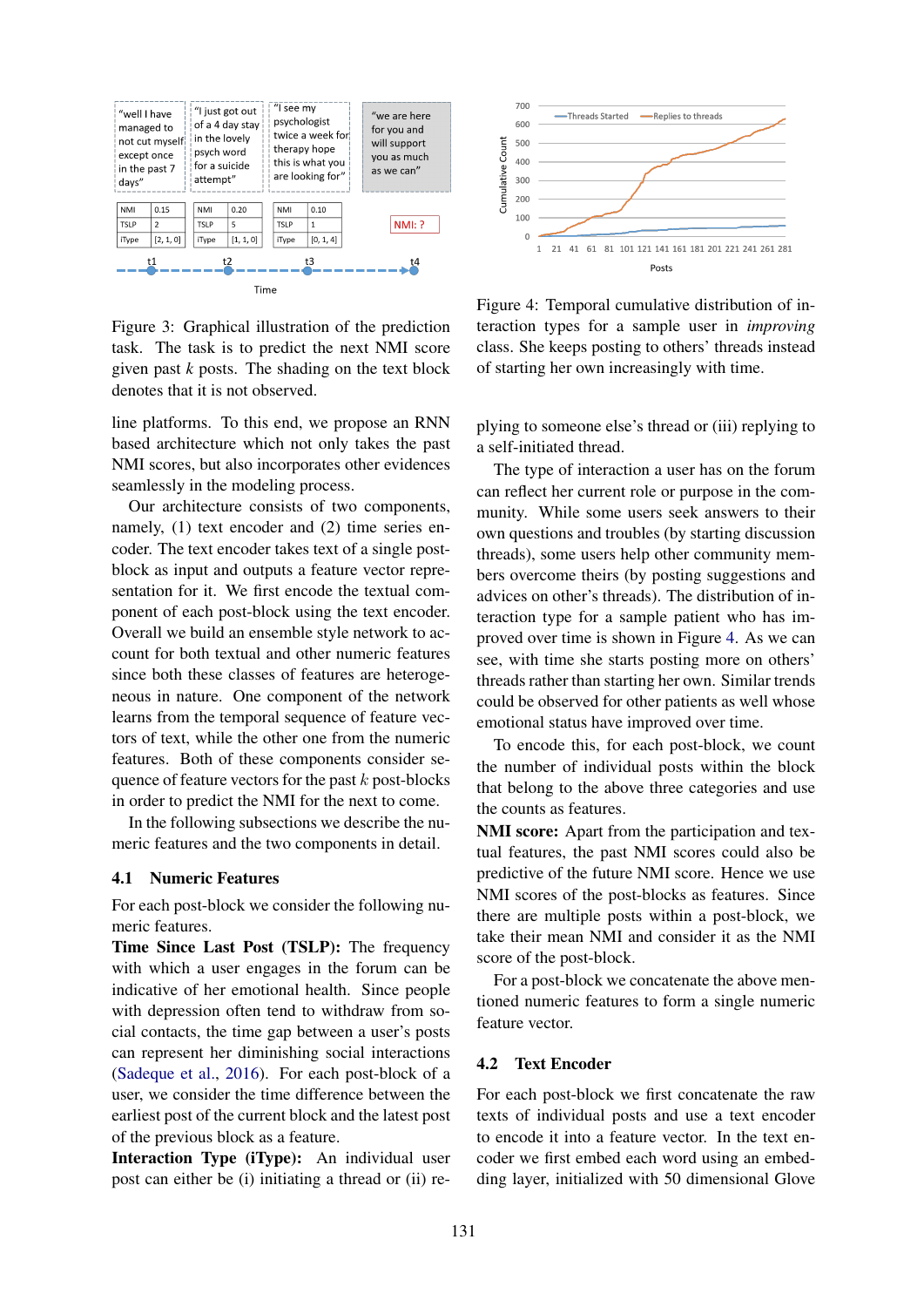

Figure 5: Illustration of model architecture. Each post-block consists of text and numeric features. The encoder for text is shown on the left side. The time series predictor, that combines both text and numeric features to predict NMI score of the next post, is shown on the right.

word embeddings <sup>5</sup>. The embeddings of the words are made trainable so as to reflect the domain and task dependent nature of the words. After embedding the word vectors, the sequence of words go through a stack of two LSTM layers, to encode the text into a vector. In our experiments we find that, using two stacked LSTM layers help in learning the latent representation of a text better than just a single layer. After each LSTM layer we add a Dropout layer so as to prevent overfitting.

Note that, there is only one text encoder component in the network. All the posts are encoded using the same text encoder.

#### 4.3 Time Series Predictor

Now, given the feature vectors of the past  $k$  postblocks we need to predict the NMI score of the next post-block. To tackle this task of time series prediction, we use a recurrent neural network architecture due to its superiority in handling short sequential data. There are two identical RNN components in our network for text, and numeric features respectively as shown in Figure 5b. The input to the RNN at each time-step  $i$  is the feature vector representation of the  $i^{th}$  post-block – textual feature vector for one and numeric feature vector for the other. The output of the RNN at the end of  $k$  time-steps yields the structural representation of the temporal emotional progression of the user. This is fed through a Dropout layer to prevent over-fitting. Finally a Dense layer is used to make a prediction from the output of the RNN. Given the predictions from both textual and numeric features, we aggregate (by taking mean) these two real-valued numbers to get the final NMI score of the  $(k+1)$ <sup>th</sup> post-block.

Figure 5 shows an illustration of the architecture of our proposed of model. We also considered different variants of this architecture. The findings are discussed in Section 5.5.

## 5 Experiments

For our experiments, we consider a dataset from mental health forums of HealthBoards (as described in Section 3.1). In the following, we first describe how we setup the data for our prediction task. Later we describe the competitive baselines and compare our model with them in terms of the prediction accuracy. Finally we conclude with a discussion on the parameter sensitivity and other variants of our model.

## 5.1 Experimental Setup

Our objective is, given a history of  $k$  consecutive post-blocks of a user, predicting the NMI score of

<sup>5</sup>nlp.stanford.edu/projects/glove/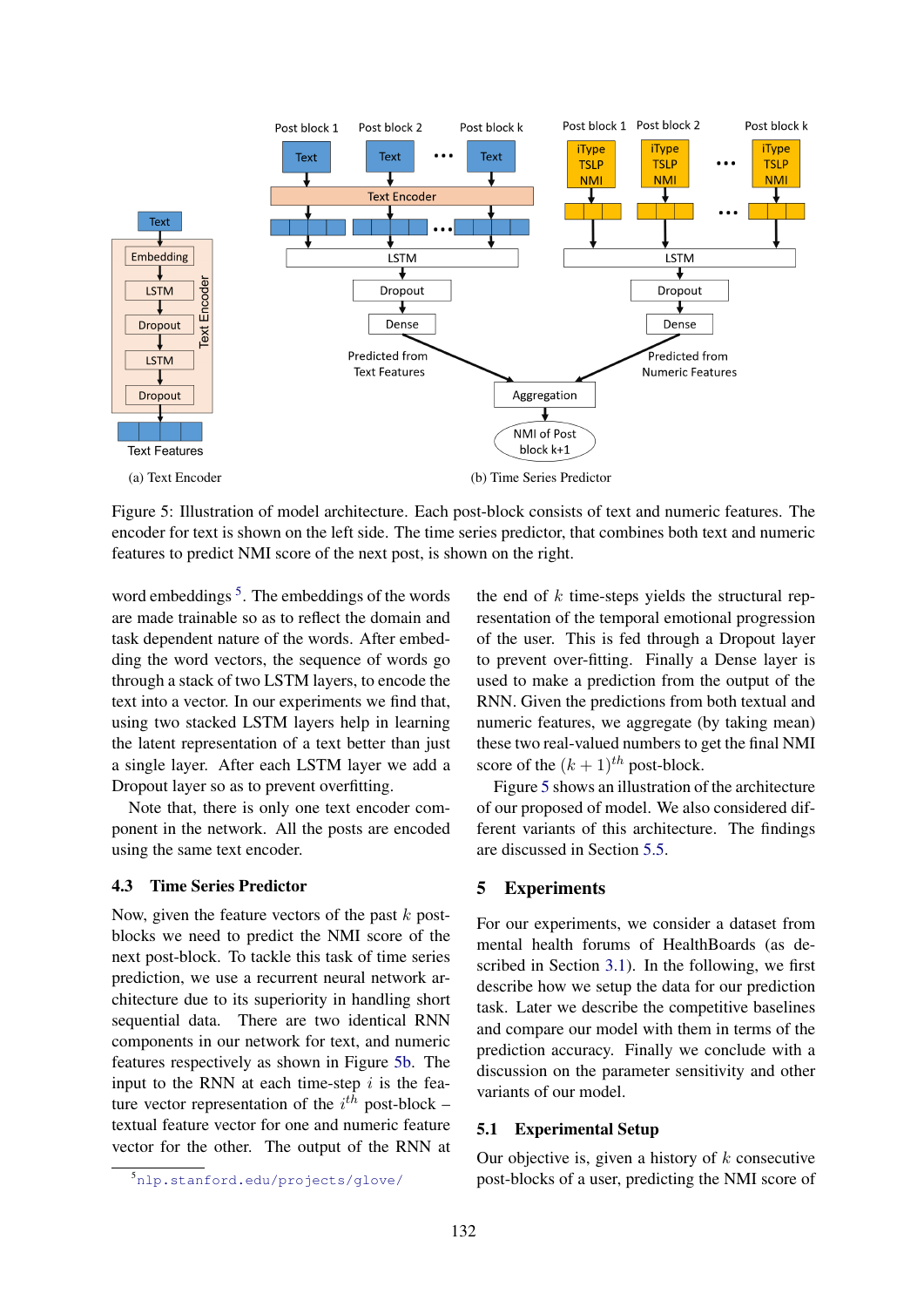her  $(k+1)$ <sup>th</sup> post-block. To this end, for each user we first sort her posts in chronological order. Then we combine all posts made within a 24-hour period by a user to form a single post-block. Thereafter we form tuples of length  $(k + 1)$  from the sorted list of post-blocks using a sliding window method. For each such tuple of length  $(k + 1)$ , using the features of the first  $k$  post-blocks we predict the NMI score of the  $(k + 1)^{th}$  post-block.

Consider a user with the sequence of postblocks as shown in Table 2a. For history length  $k = 3$ , we reconstruct the sequence into temporal tuples as shown in Table 2b, where, given a tuple of past 3 posts  $(P1, P2, P3)$  we are predicting the NMI score of the next post  $(P4)$ .

| Post                 | NMI          |                           |                |        |        |            |
|----------------------|--------------|---------------------------|----------------|--------|--------|------------|
| P1                   | 0.21         |                           | Post 1         | Post 2 | Post 3 | <b>NMI</b> |
| P <sub>2</sub>       | 0.24         |                           | P1             | P2     | P3     | 0.25       |
| P3<br>P <sub>4</sub> | 0.27<br>0.25 |                           | P <sub>2</sub> | P3     | P4     | 0.31       |
| <b>P5</b>            | 0.31         | (b) Tuples of Post-blocks |                |        |        |            |
| Chronologi-<br>(a)   |              |                           |                |        |        |            |

cal Post-blocks

of a user

Table 2: Temporal dataset construction from posts

We split our dataset in 80% tuples for training and 20% for testing and report five-fold cross validation results. We randomly selected 10% of our training data as the validation set.

To evaluate the performance of our NMI prediction task we employ the commonly used Mean Absolute Error (MAE) as our metric.

#### 5.2 Parameter Settings

The parameters of our model include parameters for history length  $k$ , parameters for the text encoder and parameters for the time series encoder. We set the parameters using grid search on the validation set. We set the history length  $k$  to 5.

For the text encoder, the max length of a postblock text is set to 100. The embedding dimension for the words is set to 50 and is initialized with Glove embeddings. The sizes of the LSTM hidden layers are set to 64. The output of the LSTM layers go through dropout layers with 70% dropout rate to prevent over fitting.

For the time series encoder the sizes of both LSTM layers are set to 256. They are followed by dropout layers with 60% dropout rate. The predictions are made using a Dense layer with hyperbolic tangent as a non-linearity function.

Mean absolute error is used as loss function and Adam optimizer is used for optimization. Number of epochs is set to 20 but with an early stopping criteria depending on the validation accuracy. The analysis of the sensitivity of the parameters are discussed in Section 5.5.

# 5.3 Baselines

We compare our proposed model with traditional supervised regression models. We train the baseline models using the same history length and numeric participation features as our model and use Bag-of-Words (BOW) features to represent the textual content of a post. We consider the following models for comparison:

- Linear Regression : This is the basic ordinary least squares Linear Regression.
- **SVM Regression :** We experiment with support vector regression with both linear and non-linear RBF kernels.
- Decision Tree Regression : Learns a local linear regression approximating a sine curve. We set the max depth of the tree to be 5.
- Random Forest Regression : An ensemble learner that averages the predictions of a number of decision trees to improve accuracy and prevent over fitting. We use 100 decision trees to constitute the forest.

We use python's scikit-learn library<sup>6</sup> for the above models.

## 5.4 Prediction Results

We present a comparison of the results of the proposed method with the competing the state-of-theart methods. Note that we have three sets of observed signals – text features, participation features, and NMI score. We collectively call the latter two as numeric features in this section. We perform an ablation study with numeric features, and text features across all the competing methods. The results are presented in Table 3.

We observe that our method outperforms other models comfortably. It achieves the best accuracy when it considers both set of features. Interestingly we find that the numeric feature set alone is quite predictive about the future, whereas if we only use the text features – the accuracy degrades. The traditional ML based baseline models yield

<sup>6</sup> http://scikit-learn.org/stable/index.html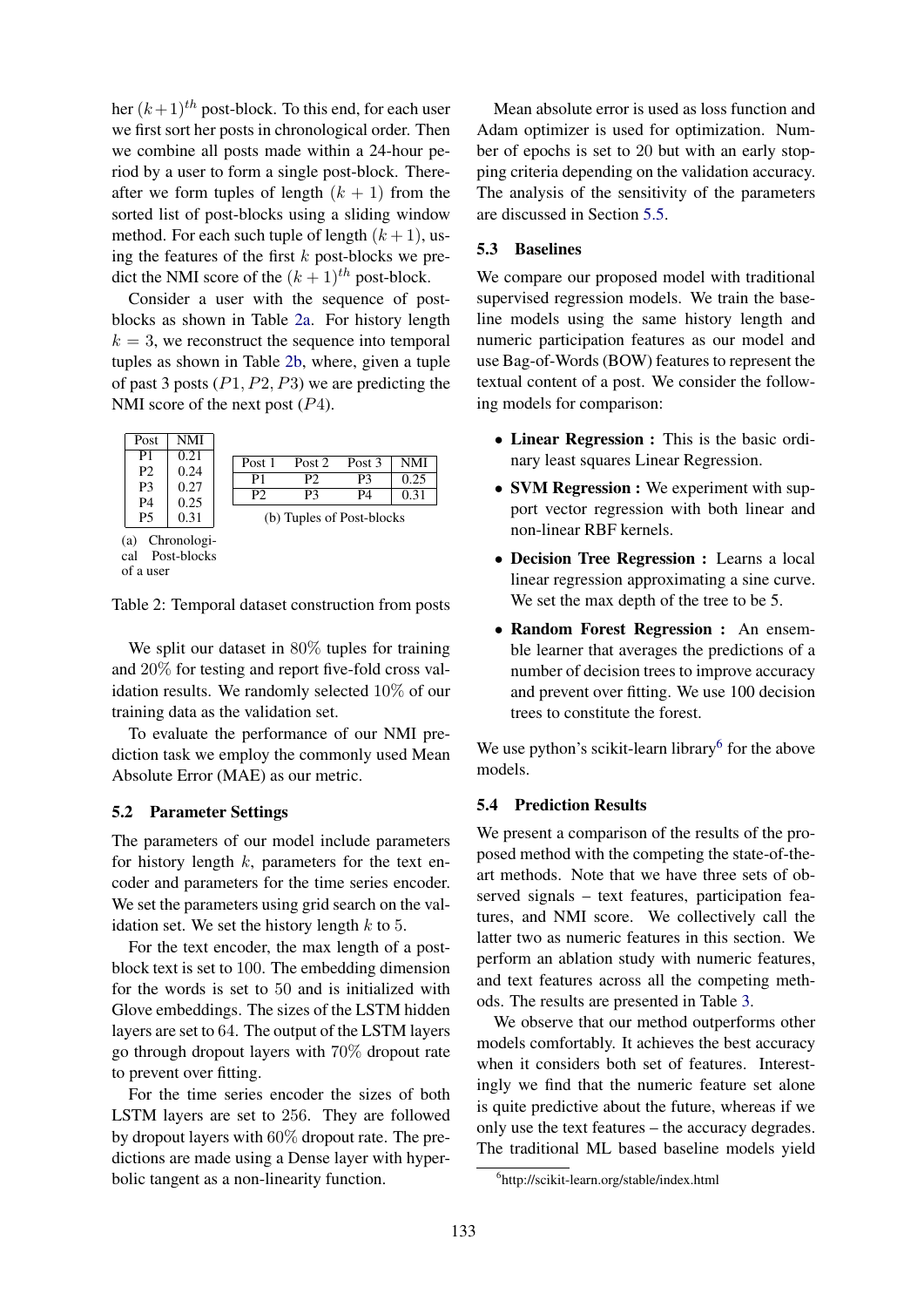| Model               | <b>MAE</b>      |                 |                 |
|---------------------|-----------------|-----------------|-----------------|
|                     | Numeric         | Text            | Numeric + Text  |
|                     | <b>Features</b> | <b>Features</b> | <b>Features</b> |
| Linear Regression   | 0.2034          | 8.3553          | 3.4914          |
| SVM (linear kernel) | 0.2022          | 3.1513          | 0.2125          |
| SVM (RBF kernel)    | 0.2724          | 0.2072          | 0.2071          |
| Decision Tree       | 0.2106          | 0.2078          | 0.2106          |
| Random Forest       | 0.2046          | 0.2032          | 0.2031          |
| Our Model           | 0.0788          | 0.0802          | 0.0781          |

Table 3: Prediction results of different models

far less accurate results. Specifically we find that both linear regressor model and the SVM regressor with linear kernel model are unable to use the BOW features for the prediction task. Overall we can conclude that our architecture leveraging RNNs, is able to capture the temporal progression of emotional status with reasonable accuracy.

# 5.5 Parameter Sensitivity Analysis

We now study the sensitivity of our model by varying the history length from 1 to 5. Table 4 presents the accuracy scores obtained by our model with varying history lengths across different feature combinations.

Generally the performance improves with increasing history length, which is intuitive. We also observe that the numeric feature consistently appear to be more predictive compared to text feature alone. However we achieve best score with a combination of both while considering a history length of 5.

| History | MAE.     |          |                |  |  |  |
|---------|----------|----------|----------------|--|--|--|
| Length  | Numeric  | Text     | Numeric + Text |  |  |  |
|         | Features | Features | Features       |  |  |  |
|         | 0.0813   | 0.0824   | 0.0810         |  |  |  |
| 2       | 0.0813   | 0.0818   | 0.0808         |  |  |  |
| 2       | 0.0807   | 0.0814   | 0.0803         |  |  |  |
|         | 0.0797   | 0.0806   | 0.0798         |  |  |  |
| 5       | 0.0788   | 0.0802   | 0.0781         |  |  |  |

Table 4: Effect of history length and features on the performance of our model.

Discussion on Model Architecture Variants: Apart from the architecture presented in Section 4, we experimented with a few other variants as mentioned below.

• For the RNN we experimented with both LSTM (Hochreiter and Schmidhuber, 1997) and GRU (Cho et al., 2014) and got similar results. Furthermore, we did not observe any significant improvement by replacing the RNN with a Bidirectional RNN (Schuster and Paliwal, 1997).

- We tried with larger embedding dimensions for words and larger neuron counts in the RNN layers but that led to over-fitting, possibly due to the dataset size.
- Instead of using a simple mean as the aggregation function, we experimented with using another Dense layer for predicting the final score. The Dense layer takes as input the concatenation of the outputs of the previous two Dense layers (from textual and numeric features) and outputs the final NMI score. This increased the number of parameters in the model but did not improve performance.
- Instead of using the textual and numeric features separately in the time series predictor, we also experimented with concatenating all the features into a single post feature vector. Thereafter the sequence of post feature vectors were fed into an RNN followed by a Dense layer to make the prediction. The performance of this model was slightly worse with MAE 0.0787.

# 6 Conclusion

In this paper we have presented a framework towards understanding temporal progression of users' emotional status in online mental health forums. We identify several forum participation features that are indicative of a user's temporal emotional progression. Our proposed neural network architecture uses textual content as well as participation features from a user's past posts to predict her future emotional status. Empirical evaluations on a large real world dataset of online mental health forum demonstrate the superiority of recurrent neural network for temporal modeling, as our model outperforms state-of-the-art approaches significantly.

In future, we would like to explore how our model can be extended to capture progression of other physical illnesses especially long term ones e.g., ALS, Multiple Sclerosis. Incorporating social features into the model could be another interesting direction. Social media and other online platforms will play an important role in providing healthcare in the 21st century (Dredze, 2012). With the constant influx of users seeking help from online health outlets, we believe our generic framework would be applicable to a wide spectrum of online mental health forums.